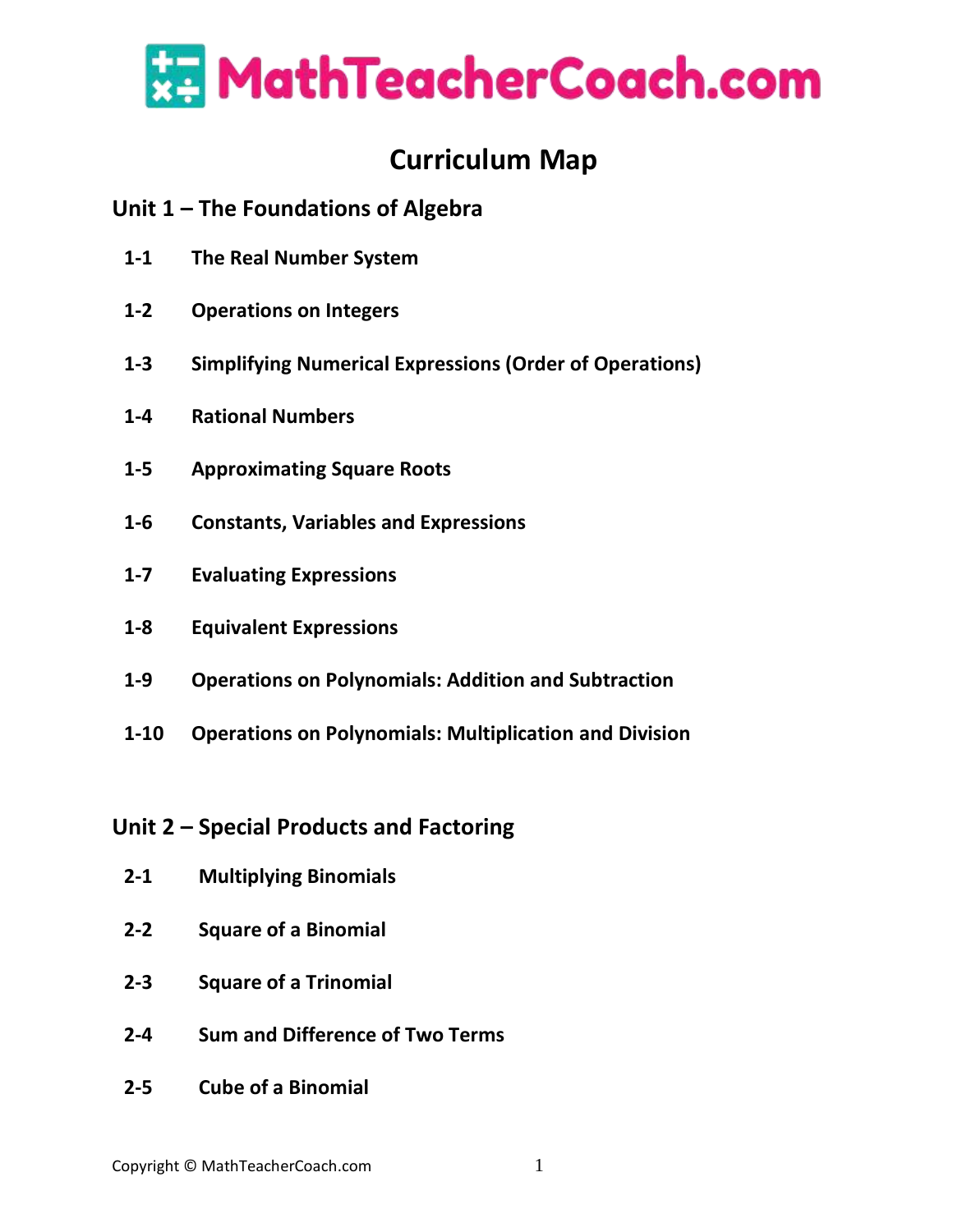

- **2-6 Factoring the Common Monomial Factor**
- **2-7 Factoring the Difference of Two Squares**
- **2-8 Factoring a Perfect Square Trinomial**
- **2-9 Factoring a General Trinomial**
- **2-10 Factoring the Sum and Difference of Two Cubes**
- **2-11 Factoring by Grouping**

#### **Unit 3 – Solving Equations and Inequalities in One Variable**

- **3-1 Solving Equations Using Properties of Equality**
- **3-2 Solving Equations Involving Factored Expressions**
- **3-3 Solving Equations Involving Variables in the Denominator**
- **3-4 Literal Equations and Formulas**
- **3-5 Inequalities and Their Graphs**
- **3-6 Solving Inequalities Using Addition and Subtraction**
- **3-7 Solving Inequalities Using Multiplication and Division**
- **3-8 Solving and Graphing Compound Inequalities**

## **Unit 4 – Relations and Functions**

**4-1 Relations: Definition and Representation**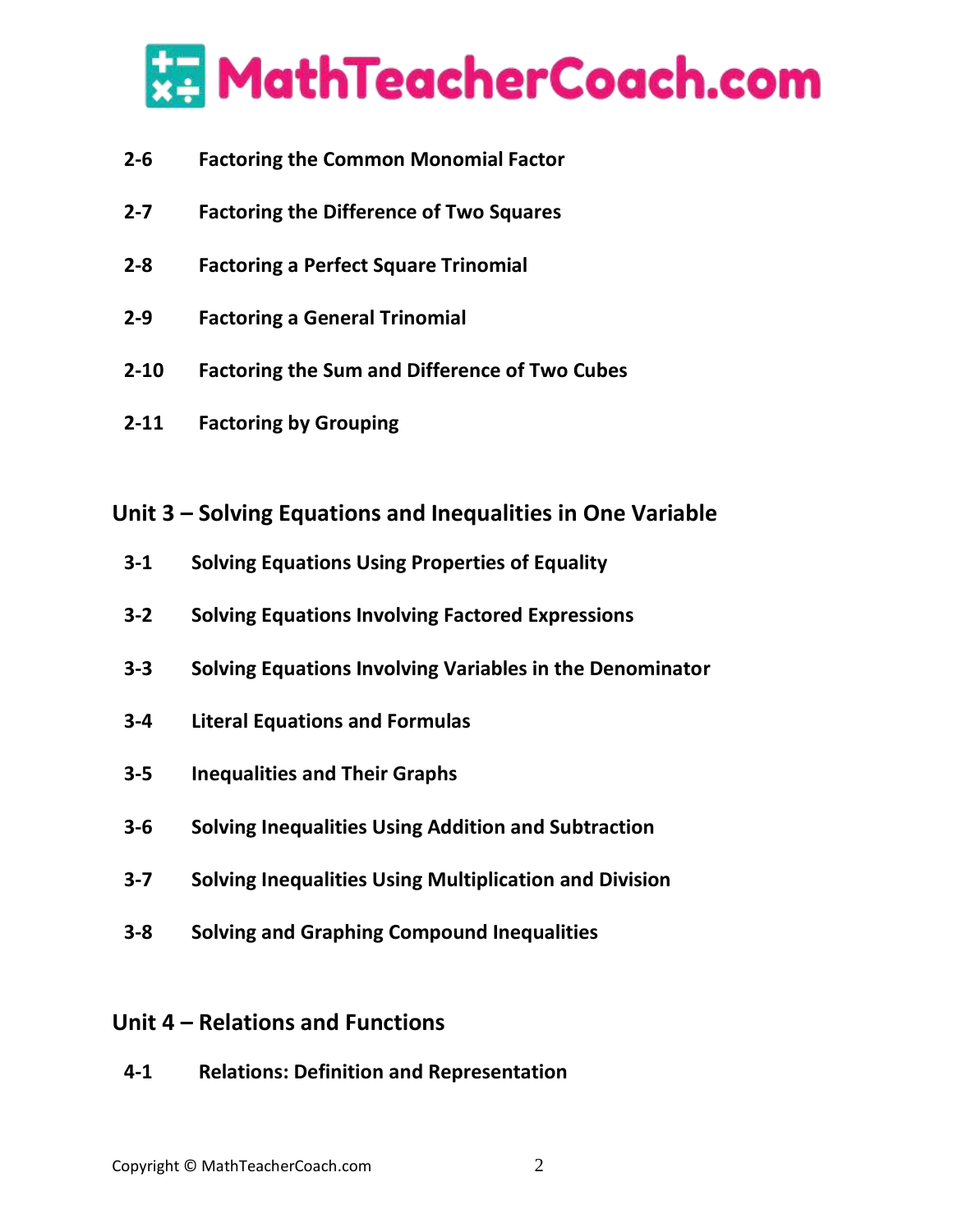

- **4-2 Functions: Definition and Representation**
- **4-3 The Function Notation**
- **4-4 The Composition of Functions**
- **4-5 Writing a Function Rule**
- **4-6 Graph of a Function**

## **Unit 5 - Linear Functions and Equations**

- **5-1 Linear Functions: Defined and Described**
- **5-2 Domain and Range of Linear Functions**
- **5-3 Standard Form and Slope-Intercept Form of Linear Equations**
- **5-4 Slope and Intercepts of a Line**
- **5-5 Determining Points on the Line**
- **5-6 Graphing Linear Equations**
- **5-7 Finding the Equation of the Line**

# **Unit 6 – Linear Inequalities and Their Graphs**

- **6-1 Linear Inequality in Two Variables Defined**
- **6-2 Solutions of Linear Inequalities in Two Variables**
- **6-3 Graphs of Linear Inequalities**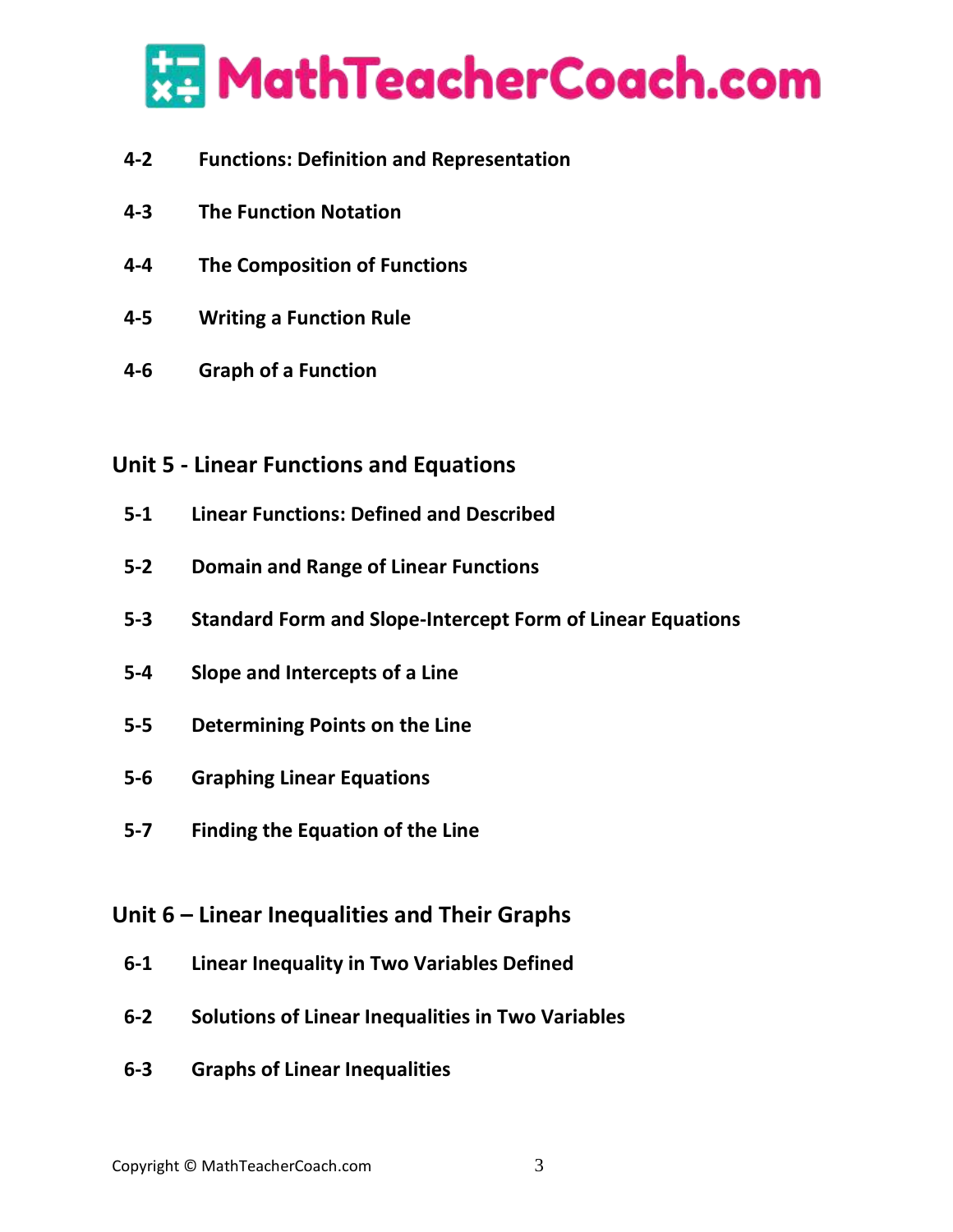

# **Unit 7 - Systems of Linear Equations and Inequalities**

- **7-1 Solving Systems by Graphing**
- **7-2 Solving Systems Using Substitution**
- **7-3 Solving Systems Using Elimination**
- **7-4 Applications of Linear Systems**
- **7-5 Systems of Linear Inequalities**

## **Unit 8 - Quadratic Functions and Equations**

- **8-1 Quadratic Functions Defined**
- **8-2 The Graph of Quadratic Functions**
- **8-3 Solving Quadratic Equations by Extracting Square Roots**
- **8-4 Solving Quadratic Equations by Factoring**
- **8-5 Solving Quadratic Equations by Completing the Square**
- **8-6 Solving Quadratic Equations by Using the Quadratic Formula**
- **8-7 Discriminant and Nature of Roots**
- **8-8 Systems of Linear and Quadratic Equations**

## **Unit 9 - Exponents and Exponential Functions**

**9-1 Positive Integral Exponents**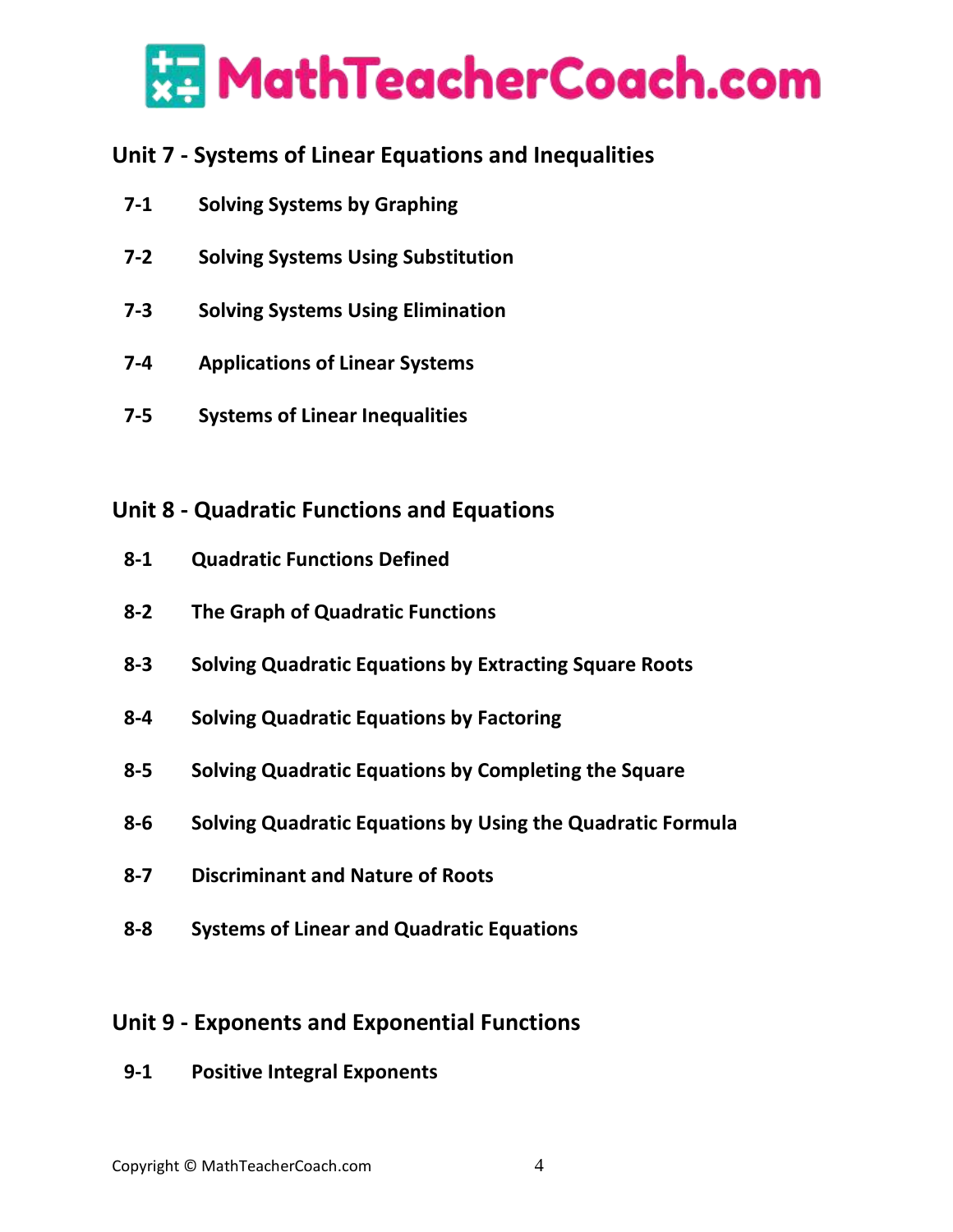

- **9-2 Zero and Negative Exponents**
- **9-3 Simplifying Exponential Expressions**
- **9-4 Rational Exponents and Radicals**
- **9-5 Exponential Functions Defined**
- **9-6 The Graph of an Exponential Function**
- **9-7 Exponential Equations**
- **9-8 Exponential Growth and Decay**

## **Unit 10 – Rational and Radical Expressions and Equations**

- **10-1 Simplifying Rational Expressions**
- **10-2 Multiplying and Dividing Rational Expressions**
- **10-3 Adding and Subtracting Rational Expressions**
- **10-4 Solving Rational Expressions**
- **10-5 Simplifying Radicals**
- **10-6 Operations with Radical Expressions**
- **10-7 Solving Radical Equations**
- **10-8 Graphing Square Root Functions**